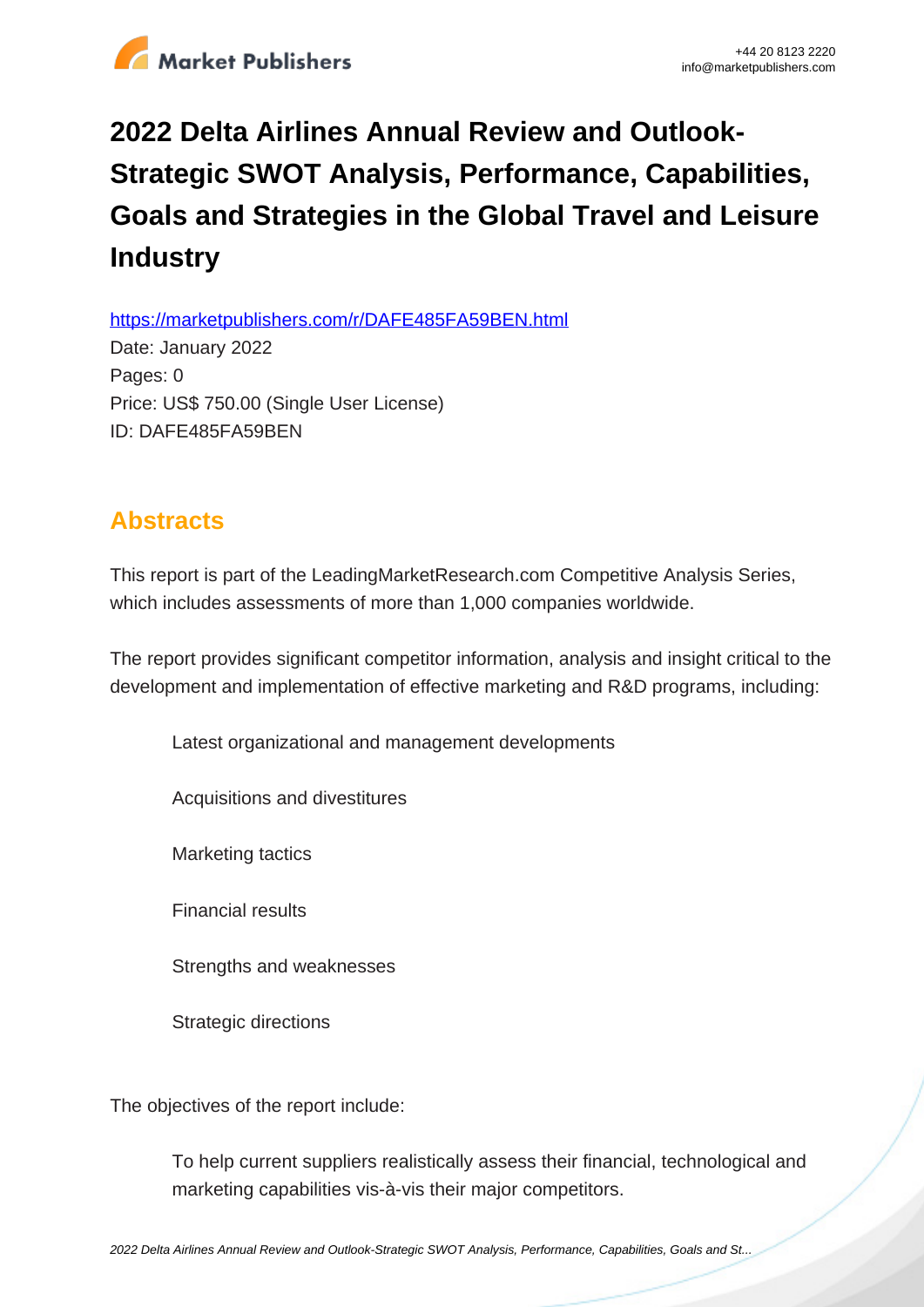

To assist potential market entrants in evaluating prospective acquisitions and joint venture candidates.

To complement the organizations' internal competitor information gathering efforts with objective analysis, data interpretation and insight.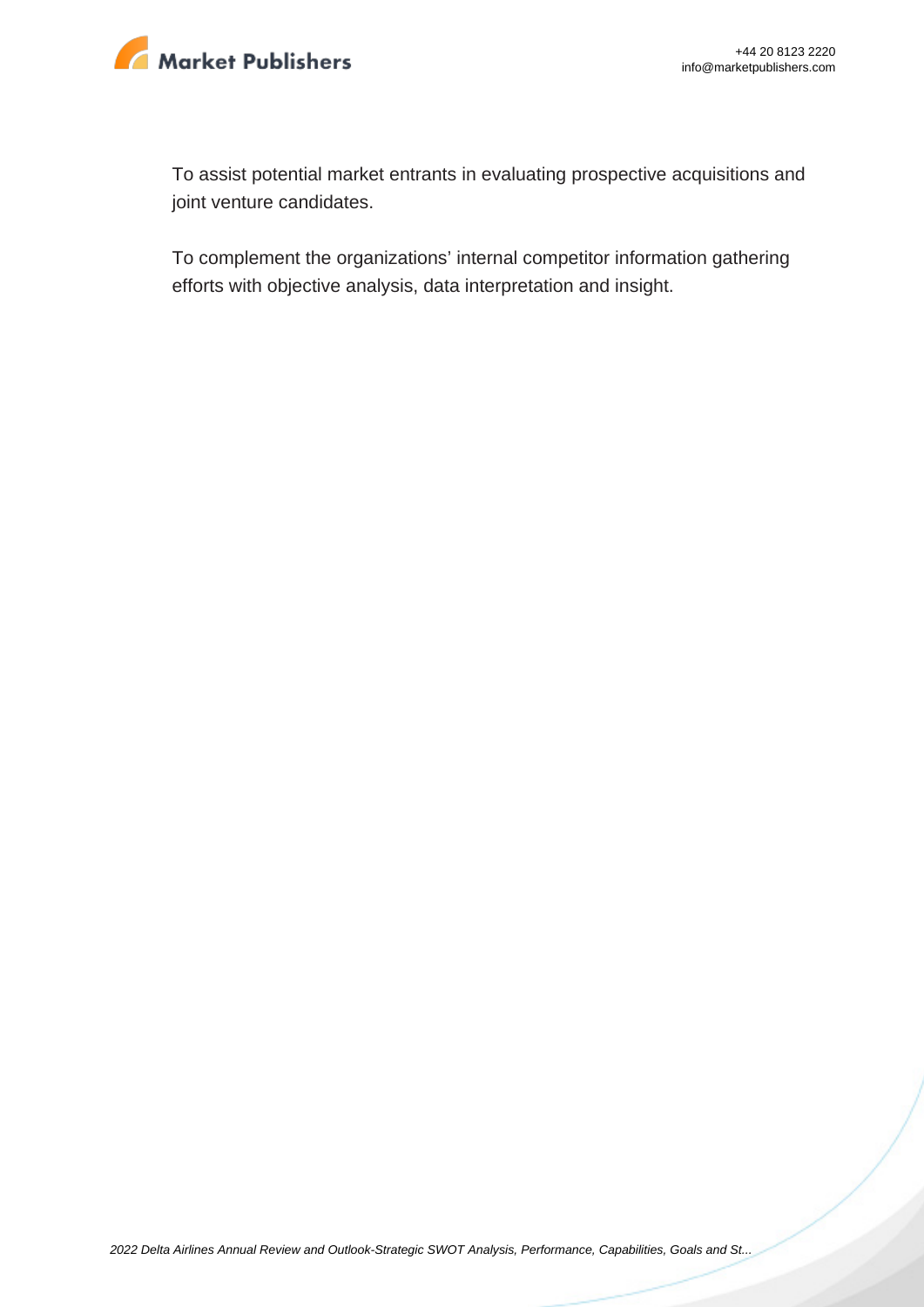

## I would like to order

Product name: 2022 Delta Airlines Annual Review and Outlook-Strategic SWOT Analysis, Performance, Capabilities, Goals and Strategies in the Global Travel and Leisure Industry Product link: [https://marketpublishers.com/r/DAFE485FA59BEN.html](https://marketpublishers.com/report/services/travel-leisure/delta-airlines-annual-review-n-outlook-strategic-swot-analysis-performance-capabilities-goals-n-strategies-in-global-travel-n-leisure-industry.html) Price: US\$ 750.00 (Single User License / Electronic Delivery) If you want to order Corporate License or Hard Copy, please, contact our Customer Service: [info@marketpublishers.com](mailto:info@marketpublishers.com)

## Payment

To pay by Credit Card (Visa, MasterCard, American Express, PayPal), please, click button on product page [https://marketpublishers.com/r/DAFE485FA59BEN.html](https://marketpublishers.com/report/services/travel-leisure/delta-airlines-annual-review-n-outlook-strategic-swot-analysis-performance-capabilities-goals-n-strategies-in-global-travel-n-leisure-industry.html)

To pay by Wire Transfer, please, fill in your contact details in the form below:

First name: Last name: Email: Company: Address: City: Zip code: Country: Tel: Fax: Your message:

\*\*All fields are required

Custumer signature

Please, note that by ordering from marketpublishers.com you are agreeing to our Terms & Conditions at<https://marketpublishers.com/docs/terms.html>

To place an order via fax simply print this form, fill in the information below and fax the completed form to +44 20 7900 3970